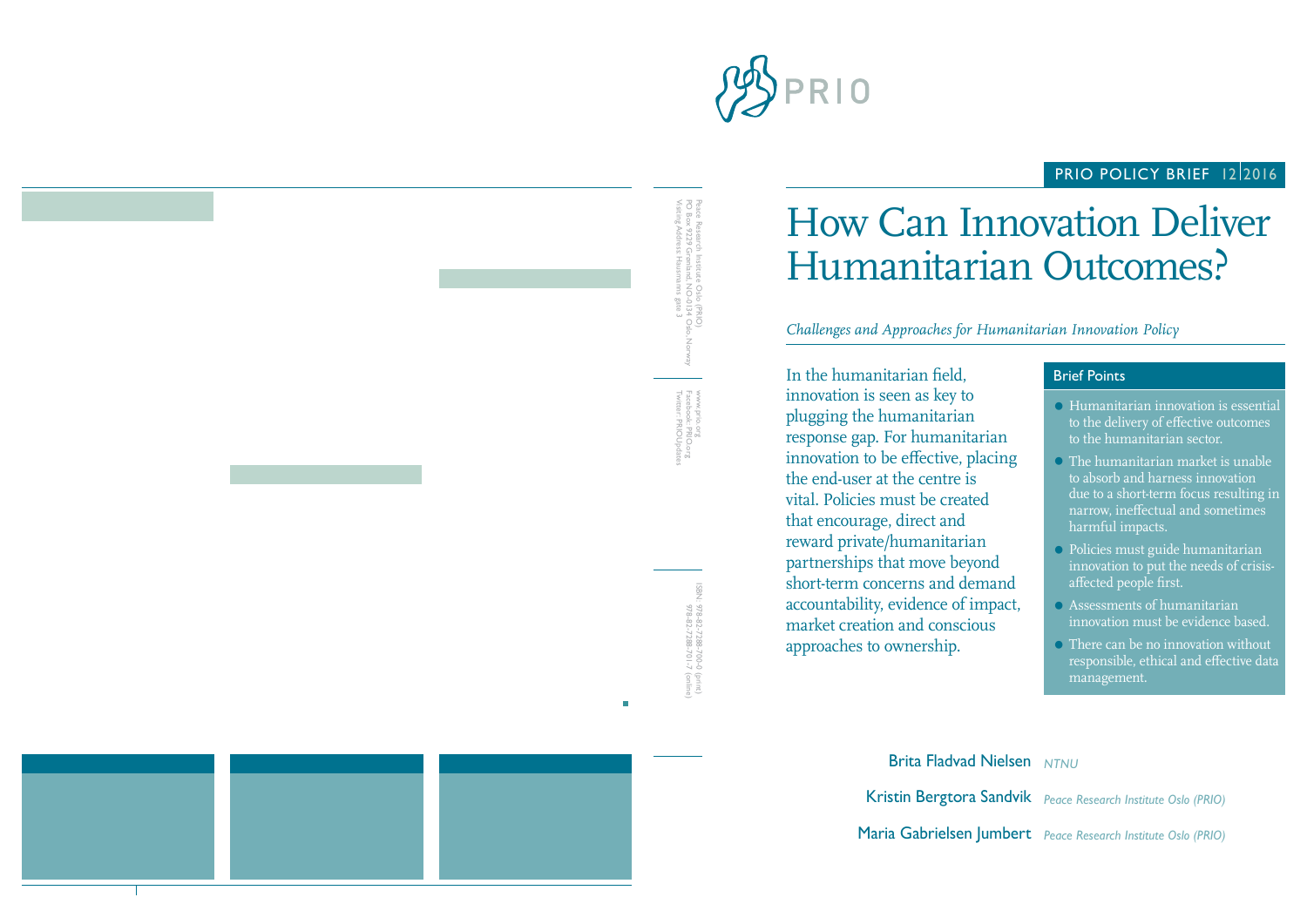#### **Innovation and the Humanitarian Response Gap**

Despite the expansive growth of the humanitarian sector globally, there is an increasing operational and financial deficit in the capacity of governments and humanitarian organizations to respond to growing humanitarian needs. This has led to sector-wide calls for changes in the way such crises are understood and managed.

Humanitarians currently use the term 'humanitarian innovation' to describe how technologies, products and services from the private sector and new collaborations can improve the delivery of humanitarian aid. This implies that humanitarian innovation can refer to anything from product innovation (such as new water filters), to service innovation (such as cash-transfers or fuel supply) and process innovation (such as new monitoring and evaluation procedures for humanitarian staff).

As a result, 'innovation' has become a significant buzzword in the humanitarian field, appearing in donor speeches, policy documents, and media coverage. Humanitarian innovation units have emerged in most humanitarian organizations, and 'Transformation through Innovation' is a main theme for the World Humanitarian Summit in 2016. This focus has been further reiterated in the UN 'Agenda for Humanity', which states that to deliver collective outcomes, the humanitarian sector must promote a strong focus on innovation (Agenda for Humanity, Annex to the Report of the Secretary General 2016, core responsibility four).

#### **The Need for Principled Policy**

Policy is needed to support and guide innovation within the humanitarian sector. However, the unique characteristics of the humanitarian innovation field pose multiple challenges for policy development. The humanitarian sector has only recently moved from a discussion of whether humanitarian innovation is necessary towards asking 'how' humanitarian innovation should happen.

This 'how' is complicated by a set of structural tensions that often go unacknowledged. These tensions arise from the multiple stakeholders' interests, which any policy written to foster humanitarian innovation must consider. The stakeholders collaborating to meet demand in the humanitarian sector include those in trade, in the field of industrial and economic policy, as well as established foreign policy. New cross-sectoral collaborations may also increase the complexity of the humani-

tarian sector in ways that challenge traditional accountability models. Structural tensions also result from how the humanitarian market tends to favour short-term focused innovations that have commercial objectives rather than humanitarian goals. At the same time as the sector is increasingly looking to private enterprise and academia to develop and deliver innovative solutions, there is a dearth of evidence that validates the impact of humanitarian innovation initiatives. This confluence of factors leads many humanitarian market stakeholders to conclude that innovation for the humanitarian sector is a waste of financial and human resources.

As this short-term focused, low-impact model of humanitarian innovation becomes the standard, there is a clear need to guide this conversation towards effective models for intervention. This policy brief identifies three key principles for policy development:

- •While innovation is frequently explained as a process, the potential of innovation is better understood through its impact. Improved delivery of humanitarian outcomes with and for crisis-affected communities must be the end result of humanitarian innovation on all levels.
- •The tensions and competing interests that underpin the humanitarian market and the humanitarian supply chain must be accounted for in policy development. In not considering the particular attributes of emergencies, the humanitarian sector risks adopting ineffective commercial and marketbased approaches and rationales.
- •The added value of private sector collaboration in the struggle to deliver better collective outcomes must be emphasized without compromising humanitarian action or the values of the humanitarian enterprise. The imperative to provide aid according to need and to do no harm, guided by the humanitarian principles, must remain the paramount goal.

#### **The Humanitarian Market: Structural Challenges to Innovation**

The humanitarian market is a quasi-market that consists of suppliers and humanitarian customers that seek to fill the needs of crisis-affected people globally. While crisis-affected communities are increasingly often referred to as "customers" or "clients", the humanitarian customer is the humanitarian actor. It is necessary to acknowledge the structural constraints to innovation in the humanitarian market, in order to alleviate these concerns:

- •Contemporary humanitarian responses are usually budgeted and planned for one to two years, which impedes the human-centred innovation models commonly applied by private enterprises. These innovation models and technological innovations are based on background research and longer term monitoring than what can be allowed within this two-year limit. The success or failure of an innovation may only be identifiable in the durable solutions or transitional/development phase. Once the international focus on the emergency has lessened, the original stakeholders may have left or changed, and follow-up is not a priority. Without evidence to support impacts after this initial phase, iterative and user-centred innovation processes will fall short. This is because user-centred innovation requires a thorough understanding of the end-users in context.
- •There is a perceived value-related mismatch between business sector profit rationales and the humanitarian objectives of protecting the dignity and well-being of people affected by an emergency.
- •Discrepancies in the objectives of innovation: While donors and many private enterprises still think of humanitarian innovation at a product and service level, the humanitarian sector also calls for innovation at a strategic level. This means that we need to rethink how aid is delivered – at a structural level.
- •Innovation is currently inspired more often by policy trends or reports from financial institutions describing priorities, or the availability of cost-effective technological solutions to solve short-term operational needs for the humanitarian sector. There is insufficient attention to independent research to find out what type of innovation can improve humanitarian aid. This includes evidence on the effect of delivered solutions on local industrial capacities or market places, or who is responsible for facilitating partnerships for longer term impact.

#### **Humanitarian Customers, Suppliers and End-Users**

Choices made by humanitarian customers are dependent on donor funding and donor policies.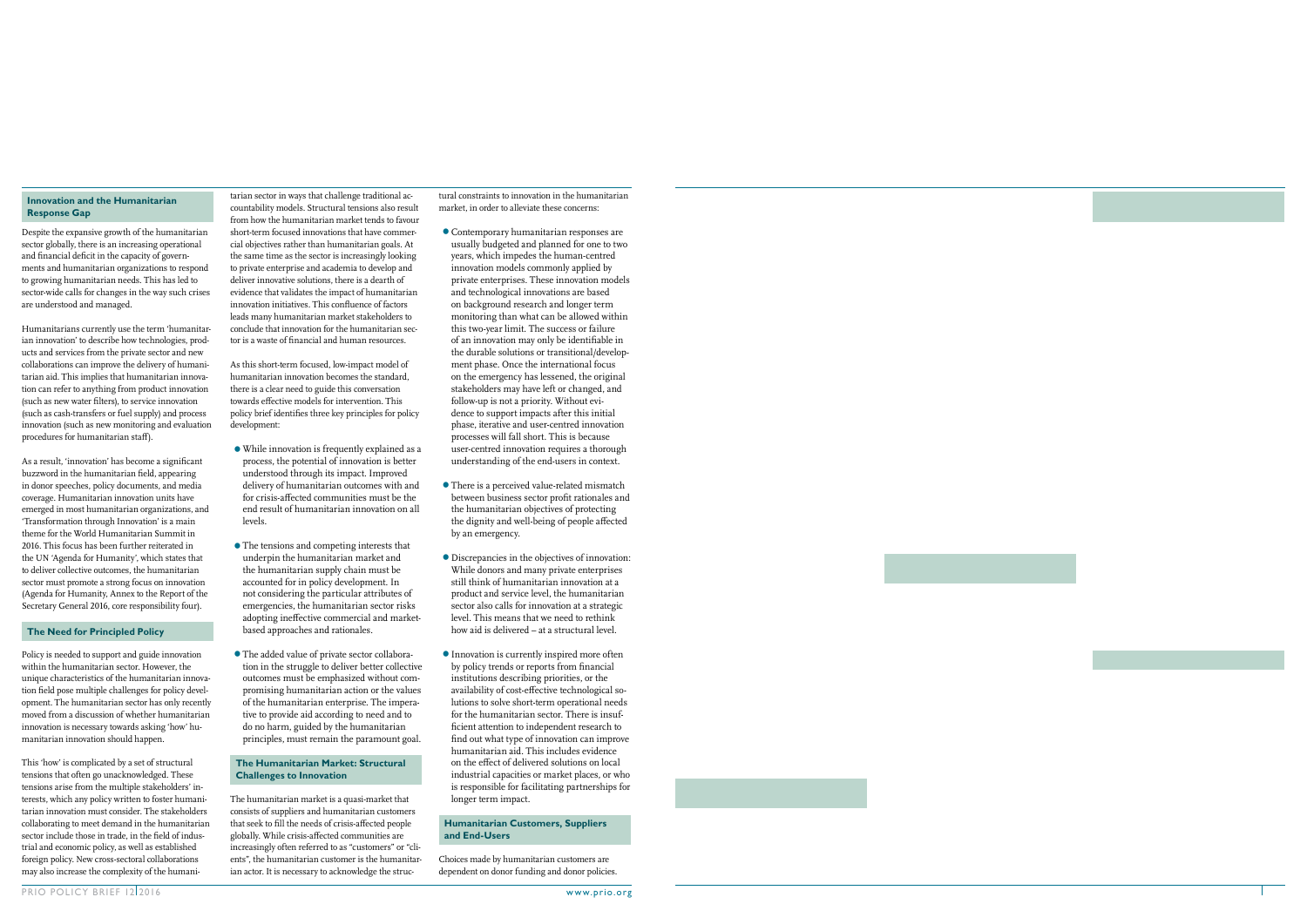of cost and availability, and cannot make long-term agreements with private enterprises. Enterprises say they avoid working with the market as it is too

unpredictable in terms of stakeholder involvement and commitment. This, in turn, reduces ability and interest in investing in the necessary research and testing that is required to learn and innovate.

Further, humanitarian customers do not know in which situation the purchased technology or service is going to be used. Instead of focusing on innovation that is based on contextual needs, a dependence on low-cost and one-size-fits-all solutions influences

Humanitarian actors often work on budgets that are 12 to 24 months long, while the needs of crisisaffected people stretch beyond this time frame. Purchasing sustainable technologies and services becomes a challenge when budgets are focused on the immediate situation. The lack of willingness to invest in longer-term, potentially higher-impact innovations is worsened by the fact that humanitarian customers want to minimize their risk and responsibility when a new solution is introduced.

For commercial actors, excluding corporate social responsibility (CSR), there is a lack of sustainable market opportunities in the humanitarian market. This is because it is too difficult to find long-term market opportunities since the humanitarian sector often purchases products and services on a basis

how enterprises innovate for this market.

There is no simple access point for end-user input on their experience with the product or service. This lack of consumer feedback affects the potential for improved innovation. This means that crisisaffected people cannot directly influence which products are accessible to them. End-users have few means of effectively making complaints or airing grievances. They cannot hold the humanitarian customer or supplier responsible for lack of impact or even harmful innovations. Finally, it can be difficult to gauge who the intended beneficiaries of humanitarian innovations are; are the innovations meant to improve the conditions of humanitarian staff and reduce costs of operations, or are they designed to improve the well-being of crisis-affected populations?

#### **The Structure of the Humanitarian Supply Chain**

The short-term aspect of the humanitarian market and its inability to provide the evidence needed for people-centred and contextualized innovations is a result of the structure and purpose of the humanitarian supply chain. The humanitarian supply chain is structured to support humanitarian activities with the most necessary equipment and services in order to save lives and respond to needs (The Sphere Handbook: *Humanitarian Charter and Minimum Standards in Humanitarian Response*. Geneva: The Sphere Project, 2011).

An emergency is typically divided into four phases: preparedness phase, immediate emergency phase, recovery phase and transitional/durable solutions phase. The mandate of saving and protecting lives is most urgent and gains the most attention from international donor countries in the immediate emergency phase. This results in the humanitarian system being easier to mobilize to finance assistance for the first two phases, while the recovery phase and durable solutions phase is plagued by donor fatigue and lack of resources. In the preparedness phase, equipment is stockpiled in preparedness shelters. At the onset of an internationally recognized emergency, these preparedness shelters are used to supply service providers with the necessary items needed to meet urgent needs, often guided by the Humanitarian Charter and Minimum Standards in Humanitarian Response. Hence, enterprises which desire to enter the humanitarian market adjust their products and services to the logistical requirements of these preparedness shelters.

#### **Lack of Evidence on Innovations for Durable Solutions**

The typical innovation process for the humanitarian market leaves out the centrality of local partners' role in maintenance and supply. This is because innovators create products or services with no specific idea in mind of where this equipment will be used or maintained; this is a result of the strong emphasis on filling preparedness shelters with equipment. This process also neglects the necessary gathering of evidence about the user-phase and end-of-life of a product that can provide important information about the sustainability or feasibility of a service or product in a given context (place). Illustrations of how structural issues affect innovation negatively can therefore be divided into challenges related to the lack of knowledge-based innovation processes, and finally challenges related to a lack of consideration of local partners in innovations.

The need to spend as much funding as possible in the first two phases of an emergency in other words leads to private/humanitarian partnerships which overlook their responsibility to monitor the impact of innovations.

#### **Absence of Local Partners in Innovation Processes**

The ineffectiveness of current innovation practices for humanitarian markets may have negative effects that go beyond the disconnect with end-users. An innovation may for example conflict with host country policies or threaten local market actors. This could lead to local communities boycotting or working against the innovation. A lack of resources for the creation of longer-term solutions will leave a gap between external decision makers and innovators, and local partners. In the worst cases, resistance to the innovations may develop among local partners and industries. They may realize little benefit from the innovations. Innovations will be more likely to succeed if partners are included in sustainable market simulations or exit strategies from the beginning. Enterprises that invest in added services or service provision conducted by the local populations seem to be more successful in the humanitarian market, and hence lead the way into a more locally connected innovation model. Yet these enterprises keep knowledge about needs within their enterprise, and there is a need for policies determining how this knowledge about local conditions can be shared and used in a wider humanitarian innovation context.

Further, products that are dependent on a particular type of fossil fuel or designed for certain cultural practices will not fit in many circumstances, due to the aforementioned challenges of a preparedness shelter focused industry. Many innovations that depend on local supply chains therefore do not have the intended impact on humanitarian objectives.

#### **Innovation Must Happen, but How?**

As the humanitarian sector is strongly influenced by donor expectations and mandates, and other stakeholders are influenced by other needs and concerns, the 'how's of humanitarian innovation need clarity. This is where policy can provide positive direction. Informed policies can also inspire industrial, private, public and humanitarian sector partnerships to assume fundamental humanitarian innovation challenges, in the face of the tensions and difficulties identified above. This humanitarian commitment to accountability to affected populations requires a people-centred business plan, an evidence-based approach, and sound management of humanitarian data.